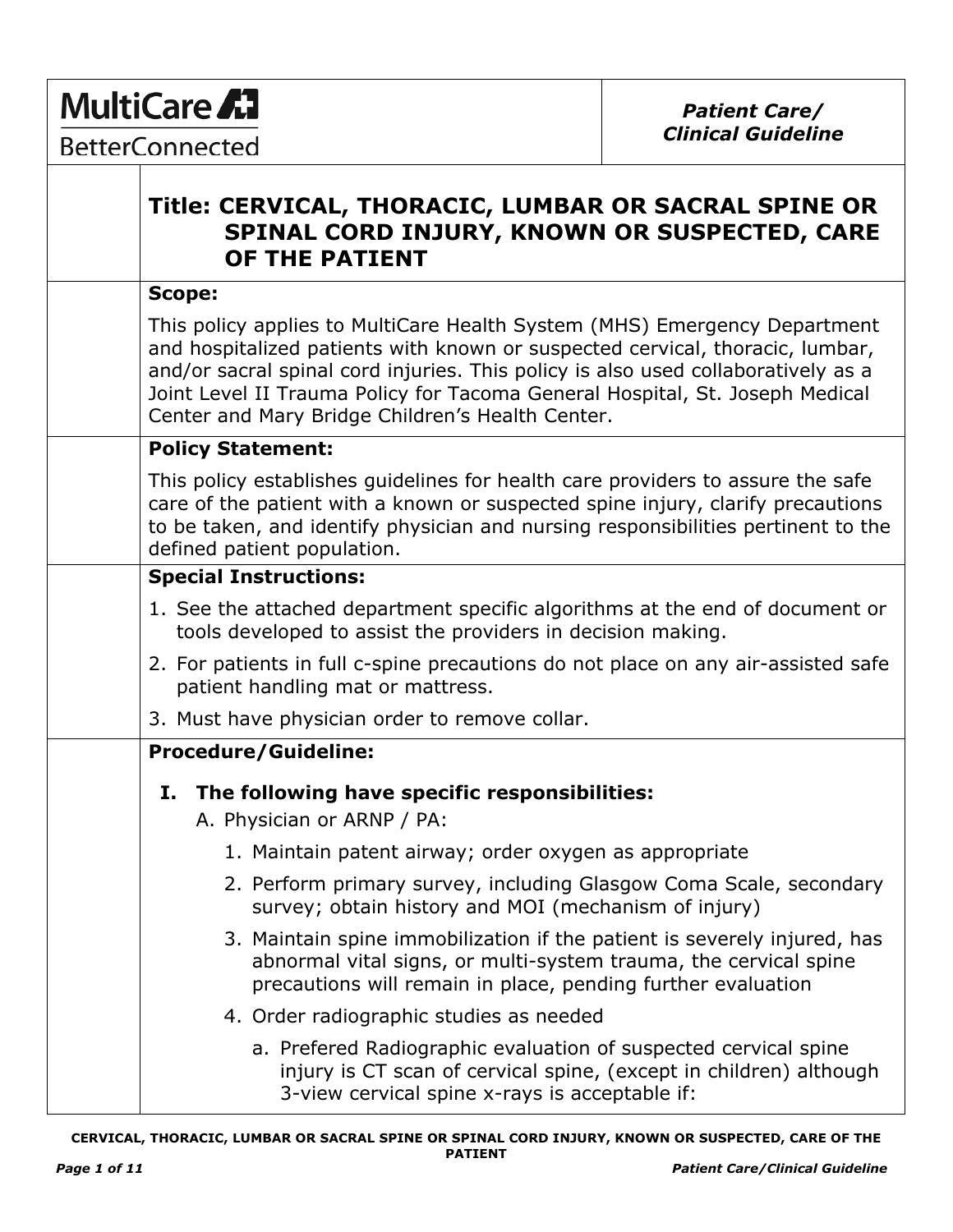| 1.) Lateral Cervical Spine Radiograph: must be good quality                                                                                                                                             |
|---------------------------------------------------------------------------------------------------------------------------------------------------------------------------------------------------------|
| and adequately visualize the base of the occiput to the<br>upper part of the first thoracic vertebrae                                                                                                   |
| 2.) Anteroposterior Cervical Spine Radiograph: must reveal the<br>spinous processes of C2 to C7                                                                                                         |
| 3.) Open Mouth Odontoid Radiograph: must visualize the entire<br>dens and the lateral masses of C1                                                                                                      |
| 4.) Include the following views if indicated:                                                                                                                                                           |
| a.) Lateral oblique radiographs                                                                                                                                                                         |
| b.) Flexion/extension radiographs                                                                                                                                                                       |
| c.) Cervical computerized axial tomography                                                                                                                                                              |
| d.) Cervical magnetic resonance imaging                                                                                                                                                                 |
| b. If Spinal Cord Injury Without Radiographic Abnormality<br>(SCIWORA) is suspected, additional imaging with cervical MRI is<br>recommended                                                             |
| 5. All studies must be technically adequate and reviewed by attending<br>physician or radiologist                                                                                                       |
| a. The attending physician will determine the need for additional<br>imaging to clear the thoracic, lumbar and/or sacral spine based<br>on symptoms and/or physical exam.                               |
| b. Entire spine should be imaged if an acute spine injury is seen.                                                                                                                                      |
| 6. Consult with orthopedic/spine physician and/or neurosurgeon as<br>appropriate                                                                                                                        |
| 7. Determine if the cervical spine is radiographically normal. If<br>radiographically normal, clinical clearance should be attempted as<br>soon as possible (See #11 below)                             |
| 8. Complete the Physician's Order for Spine Precautions order set, or<br>indicate level of spine precautions (if indicated) on physician's<br>orders.                                                   |
| a. Patients with documented acute thoracic, lumbar and/or sacral<br>fracture should be placed in full spinal precautions, strict bedrest,<br>and log roll only until deemed stable by spine consultant. |
| b. Patients with no concern of acute thoracic, lumbar, and/or sacral<br>injury can mobilize in a rigid cervical collar.                                                                                 |
| Document assessments and treatments in the patient's medical<br>9.<br>record                                                                                                                            |
| 10. Non- radiographic (clinical) cervical spine clearance:                                                                                                                                              |
| a. The cervical spine may be cleared by attending level physician or                                                                                                                                    |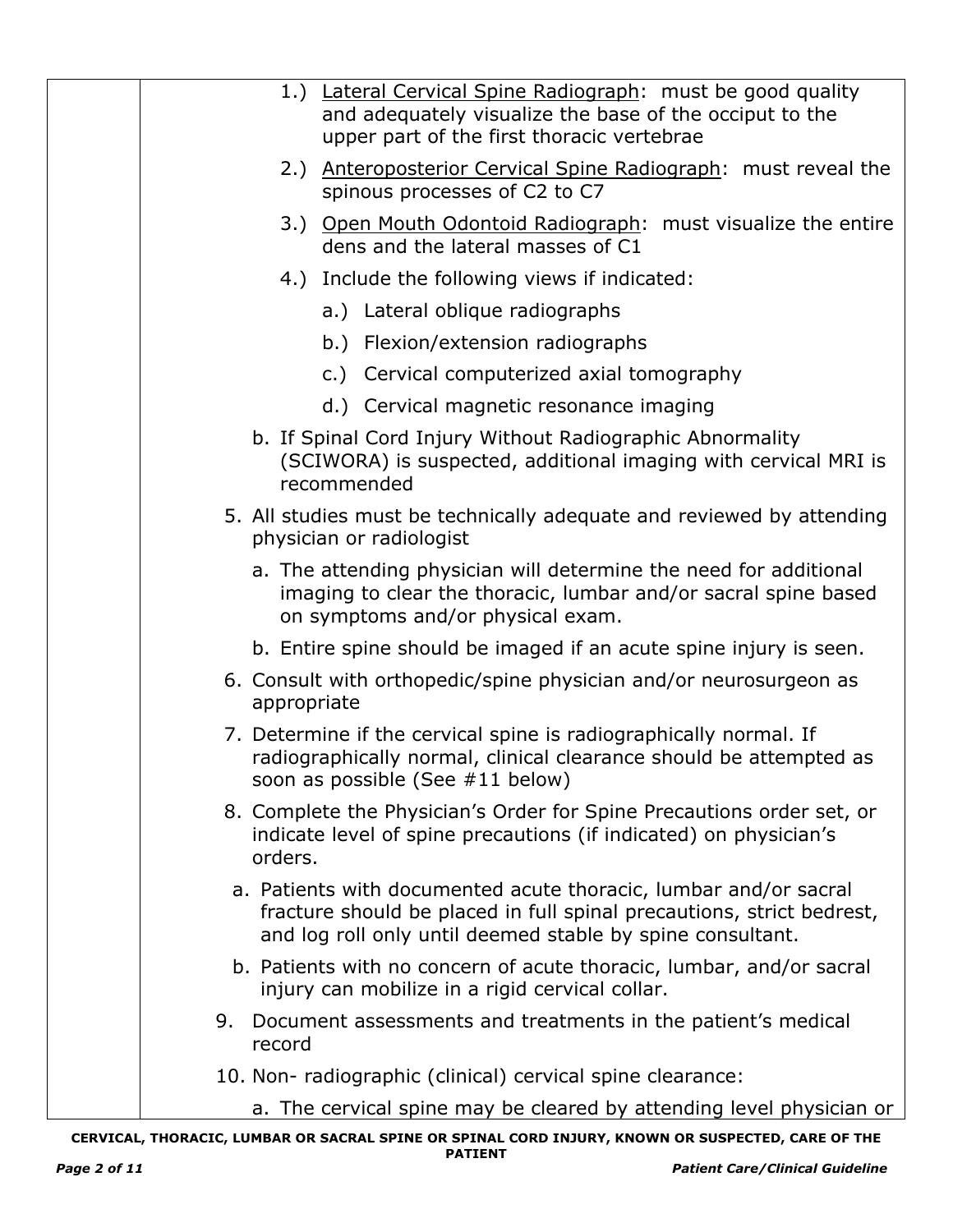| designee if ALL of the following criteria are met:                                                                                                                                                               |  |  |  |
|------------------------------------------------------------------------------------------------------------------------------------------------------------------------------------------------------------------|--|--|--|
| 1.) No focal neurological deficit, complaint on exam or history                                                                                                                                                  |  |  |  |
| 2.) No posterior, midline spinal tenderness on palpation even<br>with full range of motion of neck                                                                                                               |  |  |  |
| 3.) No evidence of intoxication (ETOH, recreational drugs, or<br>drugs of abuse)                                                                                                                                 |  |  |  |
| 4.) No altered level of consciousness                                                                                                                                                                            |  |  |  |
| 5.) No distracting pain                                                                                                                                                                                          |  |  |  |
| b. Document the non-radiographic (clinical) clearance in the<br>patient's medical record and remove the collar                                                                                                   |  |  |  |
| 11. Special consideration should be taken with children under two years<br>of age                                                                                                                                |  |  |  |
| 12. Consider removal of the backboard as soon as possible                                                                                                                                                        |  |  |  |
| 13. If the cervical spine cannot be cleared clinically or radiographically,<br>then cervical spine precautions must be maintained with an<br>appropriate sized, padded, rigid cervical collar, i.e. Vista collar |  |  |  |
| B. RN or Designee (RN may delegate actions according to MHS scope of<br>practice):                                                                                                                               |  |  |  |
| 1. Maintain/monitor airway and breathing                                                                                                                                                                         |  |  |  |
| a. Administer oxygen and assure adequate respiratory excursion                                                                                                                                                   |  |  |  |
| b. Prepare for mechanical ventilation as needed                                                                                                                                                                  |  |  |  |
| c. Note respiratory pattern, rate, and effort                                                                                                                                                                    |  |  |  |
| 2. Maintain spine alignment                                                                                                                                                                                      |  |  |  |
| a. When moving patient or removing any part of the cervical collar<br>or orthotic device for patient care, maintain the spine alignment<br>in a neutral position                                                 |  |  |  |
| b. Adequate personnel should be present when moving the patient<br>in spinal precautions to assure spinal alignment                                                                                              |  |  |  |
| c. Observe and maintain neck in a neutral position with no rotation,<br>no flexion, no extension, no jugular compression                                                                                         |  |  |  |
| 3. Maintain/monitor blood pressure, heart rate, and temperature                                                                                                                                                  |  |  |  |
| a. Initiate and/or maintain IV lines and infuse fluids as ordered                                                                                                                                                |  |  |  |
| b. Document serial vital signs per physician's order and as indicated                                                                                                                                            |  |  |  |
| 4. Monitor neurological signs- at the same frequency as vital signs                                                                                                                                              |  |  |  |
| a. GCS or neurological assessment - for Emergency Department<br>patients document GCS every hour or as indicated                                                                                                 |  |  |  |

**CERVICAL, THORACIC, LUMBAR OR SACRAL SPINE OR SPINAL CORD INJURY, KNOWN OR SUSPECTED, CARE OF THE PATIENT** *Page 3 of 11 Patient Care/Clinical Guideline*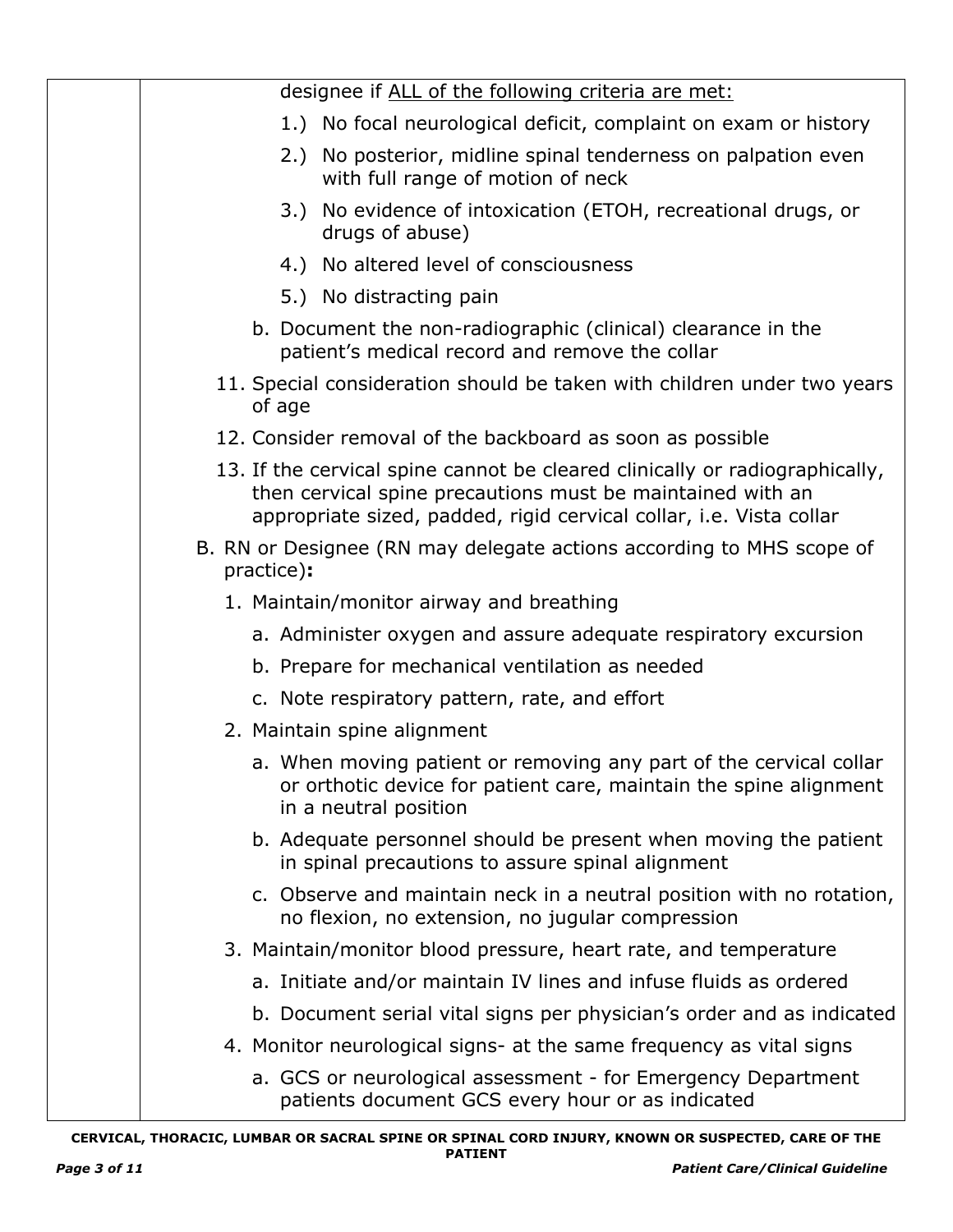| b. Movement of extremities/grips                                                                                                                                                                                                             |
|----------------------------------------------------------------------------------------------------------------------------------------------------------------------------------------------------------------------------------------------|
| c. Sensory and motor function                                                                                                                                                                                                                |
| 5. Monitor risk for aspiration                                                                                                                                                                                                               |
| a. NPO (Nothing by Mouth), until further orders                                                                                                                                                                                              |
| b. Have oral suction ready at bedside                                                                                                                                                                                                        |
| c. Monitor swallow ability                                                                                                                                                                                                                   |
| 1.) Order swallow screen if indicated                                                                                                                                                                                                        |
| 6. Assess comfort level and tolerance of collar                                                                                                                                                                                              |
| a. Assess pain, spasms, and anxiety level, and medicate if ordered<br>and indicated                                                                                                                                                          |
| b. Provide comfort measures, and reassurance                                                                                                                                                                                                 |
| c. If necessary obtain order for restraint per MHS restraint policy to<br>maintain spinal precautions for patient safety                                                                                                                     |
| 7. Provide and direct care for the patient in a cervical spine collar                                                                                                                                                                        |
| a. Routine skin care of the trauma patient includes the removal of<br>the rigid cervical collar and application of appropriately sized<br>hard cervical collar, according to the manufacturer's instructions<br>within 24 hours of admission |
| b. All patients with cervical immobilization devices should be<br>assessed for alterations in skin integrity every 8 hours and PRN                                                                                                           |
| 8. Documentation and notification:                                                                                                                                                                                                           |
| a. Document all nursing assessment and findings in the patient's<br>medical record                                                                                                                                                           |
| b. Notify Physician or physician's assistant of any adverse findings<br>from ongoing assessment                                                                                                                                              |
| 9. Provide patient and family education                                                                                                                                                                                                      |
| 10. Reportable Concerns:                                                                                                                                                                                                                     |
| a. Report the following conditions to the physician:                                                                                                                                                                                         |
| 1.) Onset of neck spasms or discomfort related to the collar.                                                                                                                                                                                |
| 2.) Changes in numbness or tingling of neck/extremities,<br>decreased or increased sensation.                                                                                                                                                |
| 3.) Changes in motor function.                                                                                                                                                                                                               |
| 4.) Changes in skin integrity.                                                                                                                                                                                                               |
| 5.) Alteration in patient's behavioral status that places patient<br>at risk for further spinal injury.                                                                                                                                      |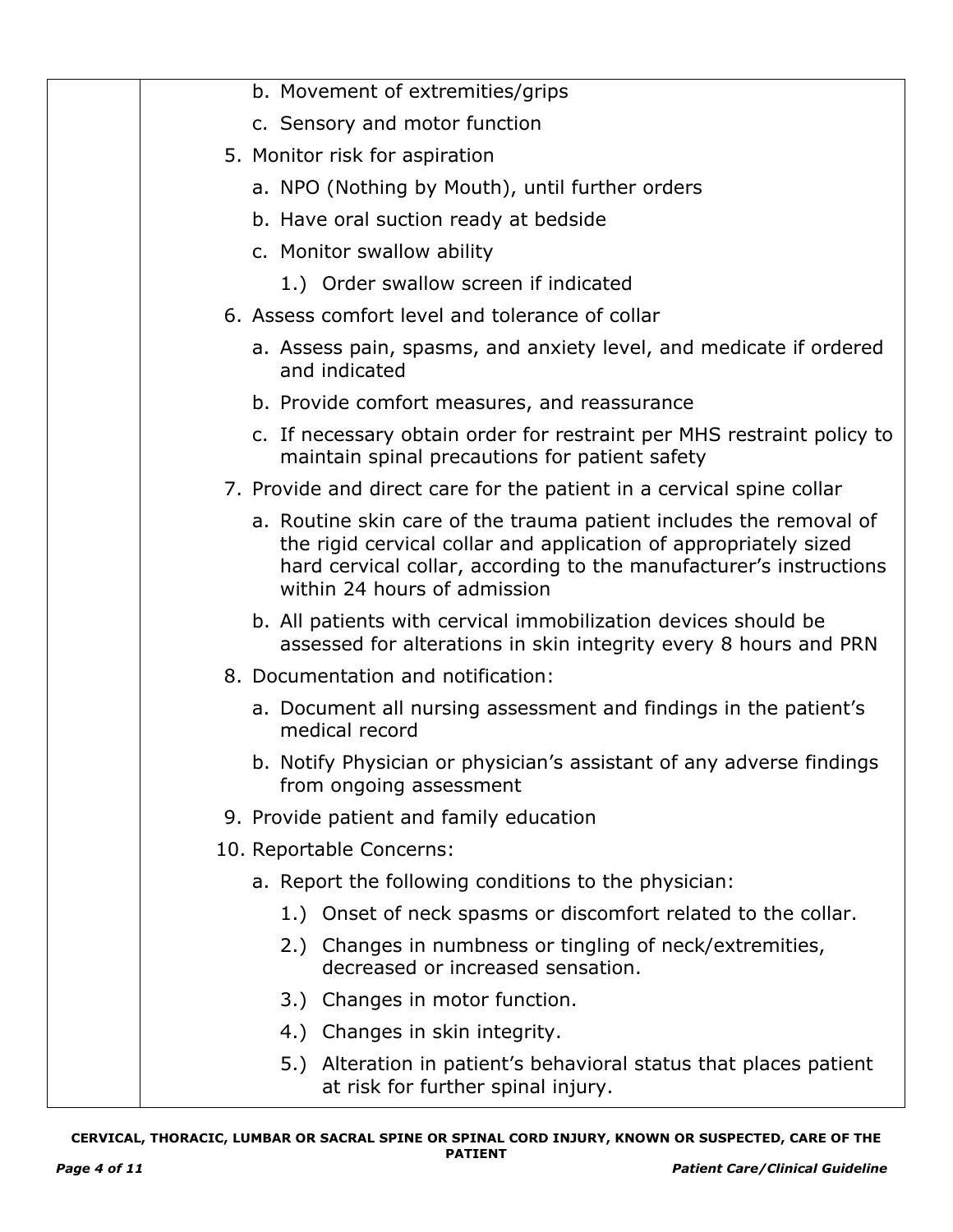|  | 6.) Impaired swallow, or risk for aspiration.                                                                                                                                                                                                                                                                                                                                                   |
|--|-------------------------------------------------------------------------------------------------------------------------------------------------------------------------------------------------------------------------------------------------------------------------------------------------------------------------------------------------------------------------------------------------|
|  | 7.) Respiratory difficulties, including chest wall asymmetry.                                                                                                                                                                                                                                                                                                                                   |
|  | II. Collar may be removed if necessary for emergent airway<br>management as approved by trauma surgeon or physician.                                                                                                                                                                                                                                                                            |
|  | A. Hemodynamic changes from baseline status (decreased pulse,<br>decreased blood pressure, etc., that would indicate neurogenic shock).                                                                                                                                                                                                                                                         |
|  | B. Changes in baseline neurological assessment and/or Glasgow coma<br>scale.                                                                                                                                                                                                                                                                                                                    |
|  | C. If patient removes the collar.                                                                                                                                                                                                                                                                                                                                                               |
|  | 1. Safety Concerns:                                                                                                                                                                                                                                                                                                                                                                             |
|  | a. When removing any part of the collar, maintain neutral neck<br>alignment. For patients with clinical suspicion of fracture or<br>unstable cervical spine, obtain physician order. Always utilize<br>minimum of two additional staff assists, assigning one person to<br>hold the neck in neutral alignment.                                                                                  |
|  | b. Log roll patient while maintaining full spinal precautions.                                                                                                                                                                                                                                                                                                                                  |
|  | c. Ensure that velcro tabs are securely fastened at all times.                                                                                                                                                                                                                                                                                                                                  |
|  | d. Ensure that collar does not put pressure on trachea or jugular<br>veins, and/or impedes with any airway patency.                                                                                                                                                                                                                                                                             |
|  | III. Definitions:                                                                                                                                                                                                                                                                                                                                                                               |
|  | C spine: cervical spine                                                                                                                                                                                                                                                                                                                                                                         |
|  | T spine: thoracic spine                                                                                                                                                                                                                                                                                                                                                                         |
|  | L spine: lumbar spine                                                                                                                                                                                                                                                                                                                                                                           |
|  | S spine: sacral spine                                                                                                                                                                                                                                                                                                                                                                           |
|  | C collar: cervical collar                                                                                                                                                                                                                                                                                                                                                                       |
|  | <b>GCS:</b> Glasgow Coma Scale                                                                                                                                                                                                                                                                                                                                                                  |
|  | <b>Orthotic:</b> fitted orthopedic appliance                                                                                                                                                                                                                                                                                                                                                    |
|  | Full Spine Precautions: Cervical, Thoracic, Lumbar or Sacral spine<br>injury has not been cleared, or an injury has been diagnosed. Patient<br>requires a hard cervical collar at all times (collar may be removed if<br>necessary for emergent airway management as approved by trauma<br>surgeon or anesthesiologist or emergency department physician), if in<br>cervical spine precautions. |
|  | 1. Full log roll with additional manual cervical immobilization when<br>moving patient, if in cervical spine precautions.<br>2. Patient on bedrest only.                                                                                                                                                                                                                                        |
|  | 3. Patient must be on an overlay mattress or Roto bed.                                                                                                                                                                                                                                                                                                                                          |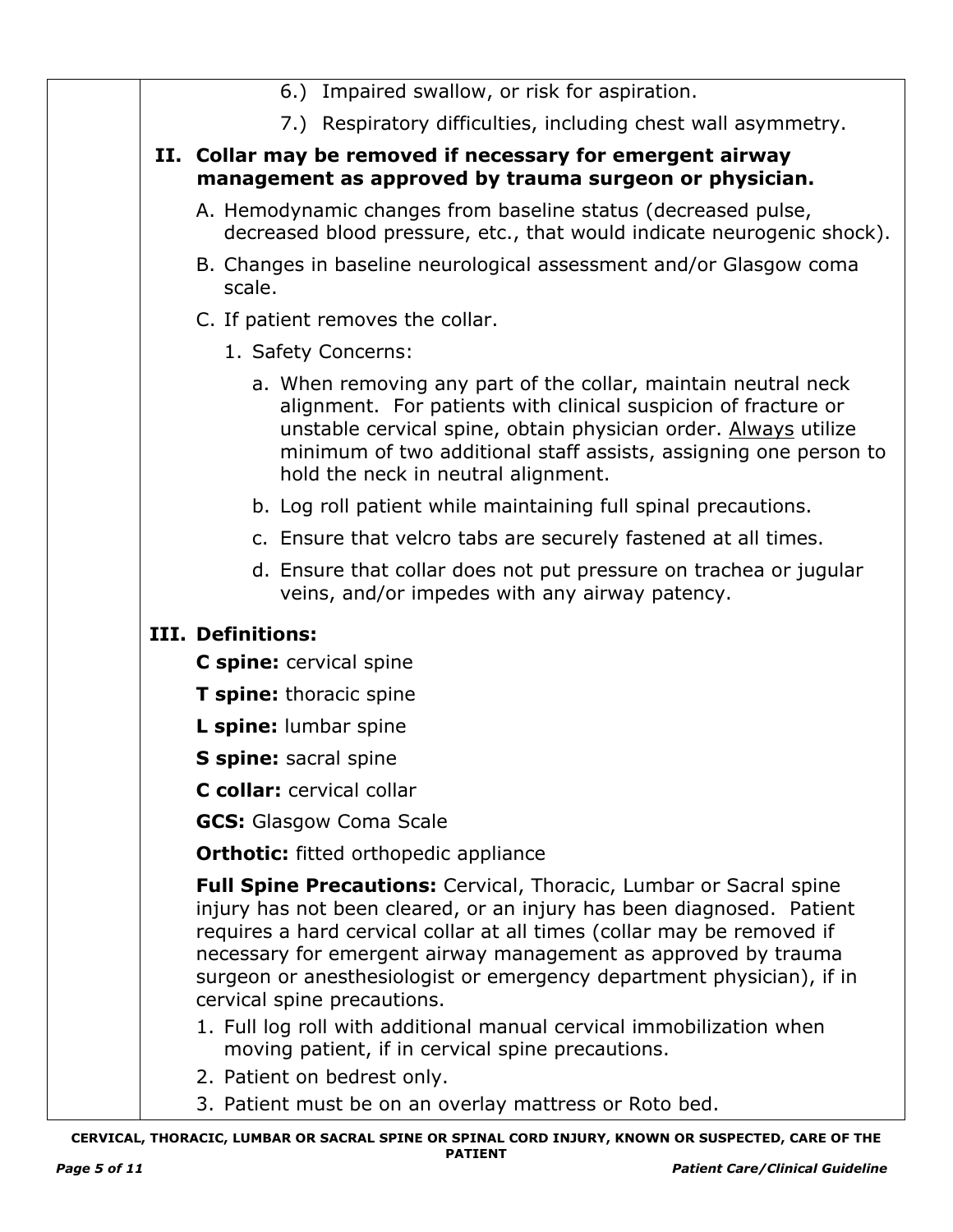| 4. Patient cannot be placed on air or low airloss therapy surface unless<br>specifically ordered by Trauma Surgeon or Neurosurgeon.                                                                                                                                                             |
|-------------------------------------------------------------------------------------------------------------------------------------------------------------------------------------------------------------------------------------------------------------------------------------------------|
| 5. Head of bed must be flat at all times. May use reverse trendelenberg<br>or trendelenberg, if indicated.                                                                                                                                                                                      |
| <b>Partial spine precautions:</b> Cervical spine has been cleared<br>radiographically, but patient is unable to cooperate with a physical exam<br>and may have a probability of ligament injury.                                                                                                |
| 1. When Thoracic, Lumbar and/or Sacral spine(s) are cleared or<br>stabilized:                                                                                                                                                                                                                   |
| a. Patient should continue to wear hard cervical collar at all times.                                                                                                                                                                                                                           |
| b. Patient requires assistance when moving.<br>c. Log rolling is not necessary.                                                                                                                                                                                                                 |
| d. Maintain bedrest until activity level clarified with physician.                                                                                                                                                                                                                              |
| 2. When patient's Cervical, Thoracic, Lumbar and/or Sacral spine(s) are<br>cleared:                                                                                                                                                                                                             |
| a. Physician's order must be written to change or discontinue any<br>spine precautions.                                                                                                                                                                                                         |
| <b>Related Policies:</b>                                                                                                                                                                                                                                                                        |
| MHS P & P: "Restraint and Seclusion"                                                                                                                                                                                                                                                            |
| MHS P & P: "Pressure Ulcer Prevention, Assessment and Care"                                                                                                                                                                                                                                     |
| MHS P & P:" Trauma Spine Precautions and Cervical Clearance Guideline for<br>MHS LEVEL III Trauma Centers"                                                                                                                                                                                      |
| <b>Related Forms:</b>                                                                                                                                                                                                                                                                           |
| Physicians Orders for Spine Clearance                                                                                                                                                                                                                                                           |
| <b>Attachments:</b>                                                                                                                                                                                                                                                                             |
| <b>Attachment 1:</b> Algorithm Guideline for Adult Trauma Patient with Cervical<br>Spine Injury                                                                                                                                                                                                 |
| <b>Attachment 2:</b> Algorithm Guideline for Pediatric Trauma Patient with Cervical<br>Spine Injury                                                                                                                                                                                             |
| Attachment 3: Algorithm Guideline for Pediatric Trauma Patient with Possible<br>Cervical Spine Injury                                                                                                                                                                                           |
| <b>References:</b>                                                                                                                                                                                                                                                                              |
| Committee on Trauma American College of Surgeons. (2006). Resources for<br>the optimal care of the injured patient                                                                                                                                                                              |
| Hendey, G.W., Wolfson, A.B., Mower, W.R. & Hoffman, J.R. (2002). Spinal<br>cord injury without radiographic abnormality: Results of the national<br>emergency x-radiography utilization study in blunt cervical trauma. Journal of<br>Trauma Injury, Infection, and critical care, 53 (1), 1-4. |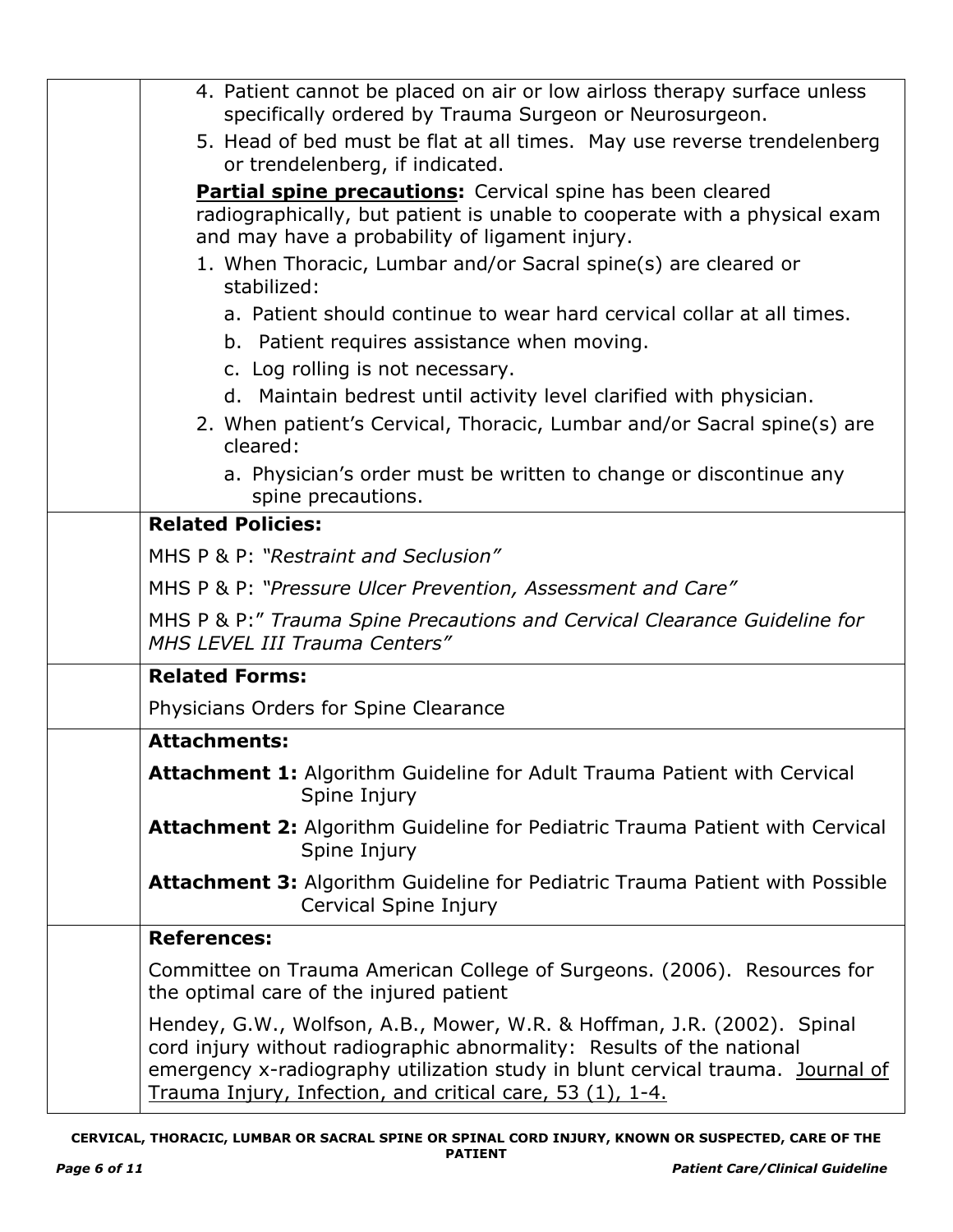|                                                | Hogan, B., Blaylock, B., Tobian, T. (1997). Trauma multidisciplinary QI<br>project: Evaluating cervical spine clearance, collar selection, and skin care.<br>Journal of Trauma Nursing, 4 (3), 60-67.                                                                                    |  |  |  |
|------------------------------------------------|------------------------------------------------------------------------------------------------------------------------------------------------------------------------------------------------------------------------------------------------------------------------------------------|--|--|--|
|                                                | Marion, D.W., Domeier, R., Dunham, C.M., Luchette, F.A., Haid, R., & Erwood,<br>S.C. (1998). Practice parameters for identifying cervical spine injuries<br>following trauma. EAST Practice Parameter Workgroup for Cervical Spine<br>Clearance (http://www.east.org/tpg/chap3body.html) |  |  |  |
|                                                | Marion, D.W., Domeier, R., Dunham, C.M., Luchette, F.A., & Haid, R. (2000).<br>Determination of Cervical Spine Stability in Trauma Patients (Update of the<br>1997 EAST Cervical Spine Clearance Document).<br>(http://www.east.org/tpg/chap3u.pdf)                                      |  |  |  |
| $47 - 53.$                                     | Pierce, B., & March, K. (1996). Spine clearance: A trauma center's<br>standardized approach to assist caregivers. Journal of Trauma Nursing, 3 (2),                                                                                                                                      |  |  |  |
| S489-S499.                                     | Proctor, Mark R. (2002). Spinal cord injury. Critical Care Medicine 30(11) pp                                                                                                                                                                                                            |  |  |  |
| Spine Injuries.                                | Washington State Department of Health, Office of Emergency Medical and<br>Trauma Prevention (2000). Trauma Clinical Guideline: Identifying Cervical                                                                                                                                      |  |  |  |
|                                                | Eyre, A. (2006). Overview and Comparison of NEXUS and Canadian C-Spine<br>Rules (2006). American Journal of Clinical Medicine 3(4).                                                                                                                                                      |  |  |  |
|                                                | Point of Contact: MHS Trauma Program Manager: 403-7758                                                                                                                                                                                                                                   |  |  |  |
| <b>Approval By:</b>                            | <b>Date of Approval:</b>                                                                                                                                                                                                                                                                 |  |  |  |
| <b>TG Trauma Committee</b>                     | 1/12, 7/14                                                                                                                                                                                                                                                                               |  |  |  |
| <b>MB Trauma Committee</b>                     | 1/12, 7/14                                                                                                                                                                                                                                                                               |  |  |  |
| <b>Tacoma Medical Operations</b><br><b>NEC</b> | 3/15<br>2/15                                                                                                                                                                                                                                                                             |  |  |  |
| <b>Quality Steering Council</b>                | 2/12, 4/15                                                                                                                                                                                                                                                                               |  |  |  |
| Original Date:                                 | 05/02                                                                                                                                                                                                                                                                                    |  |  |  |
| <b>Revision Dates:</b>                         | 3/04; 10/08; 8/09; 7/11; 1/12, 7/14                                                                                                                                                                                                                                                      |  |  |  |
| Reviewed No Changes:                           | XX                                                                                                                                                                                                                                                                                       |  |  |  |

Distribution: MHS Intranet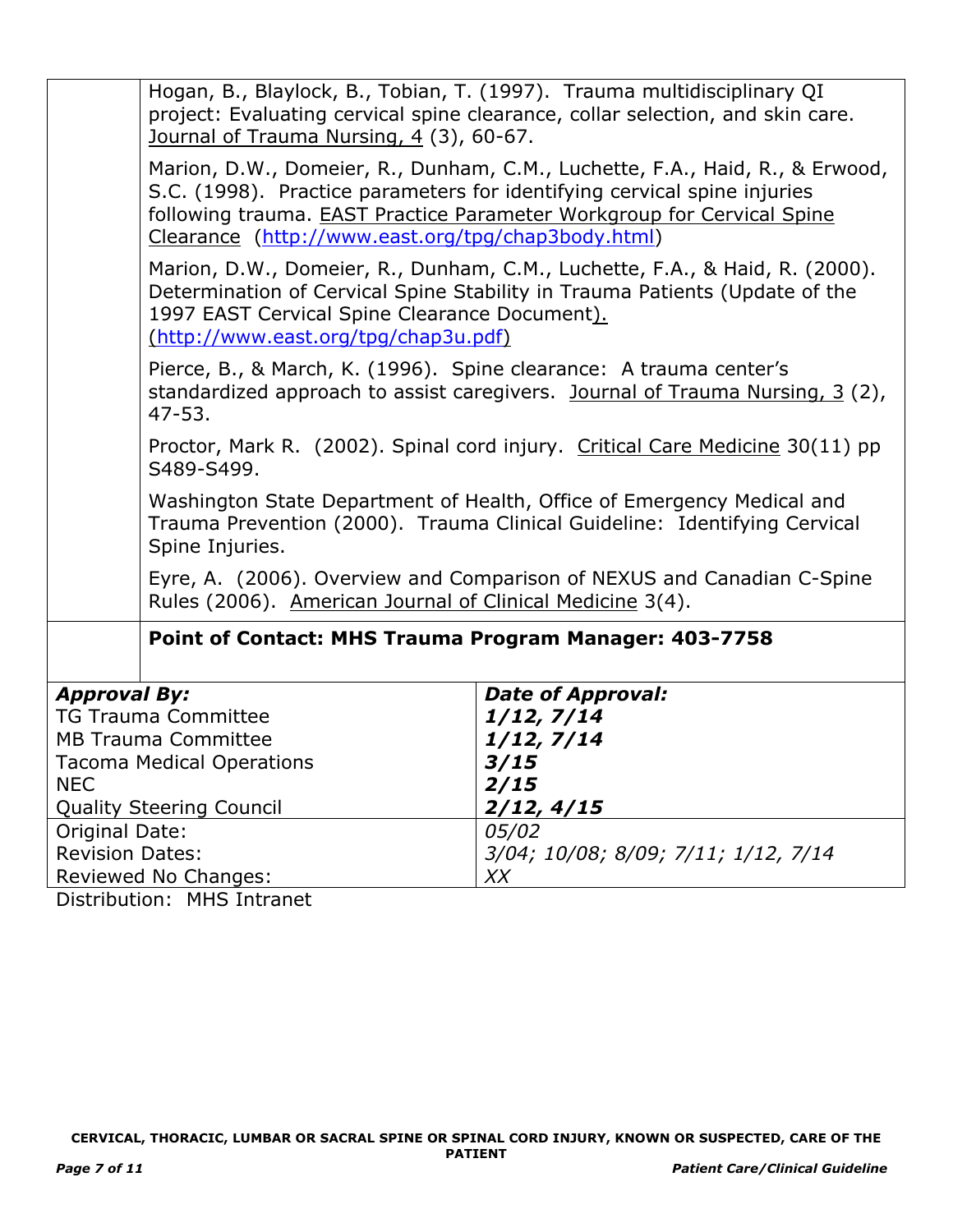## **Attachment 1**

# SPINE PRECAUTIONS PROTOCOL



- \* 3 view imaging includes: lateral view from base of occiput to upper border of T1, anteroposterior view extending to T1, and open mouth odontoid view revealing lateral masses of C1 and entire odontoid process.
- Axial CT of entire C-Spine with saggital reconstruction is preferred for patients requiring Head CT or those with abnormal or inadequate X-ray imaging. Intubated patients require Axial CT for C1-C2 as open mouth odontoid views are inadequate.
- \*\*\* This is algorithm is to be used by M.D. or P.A. only.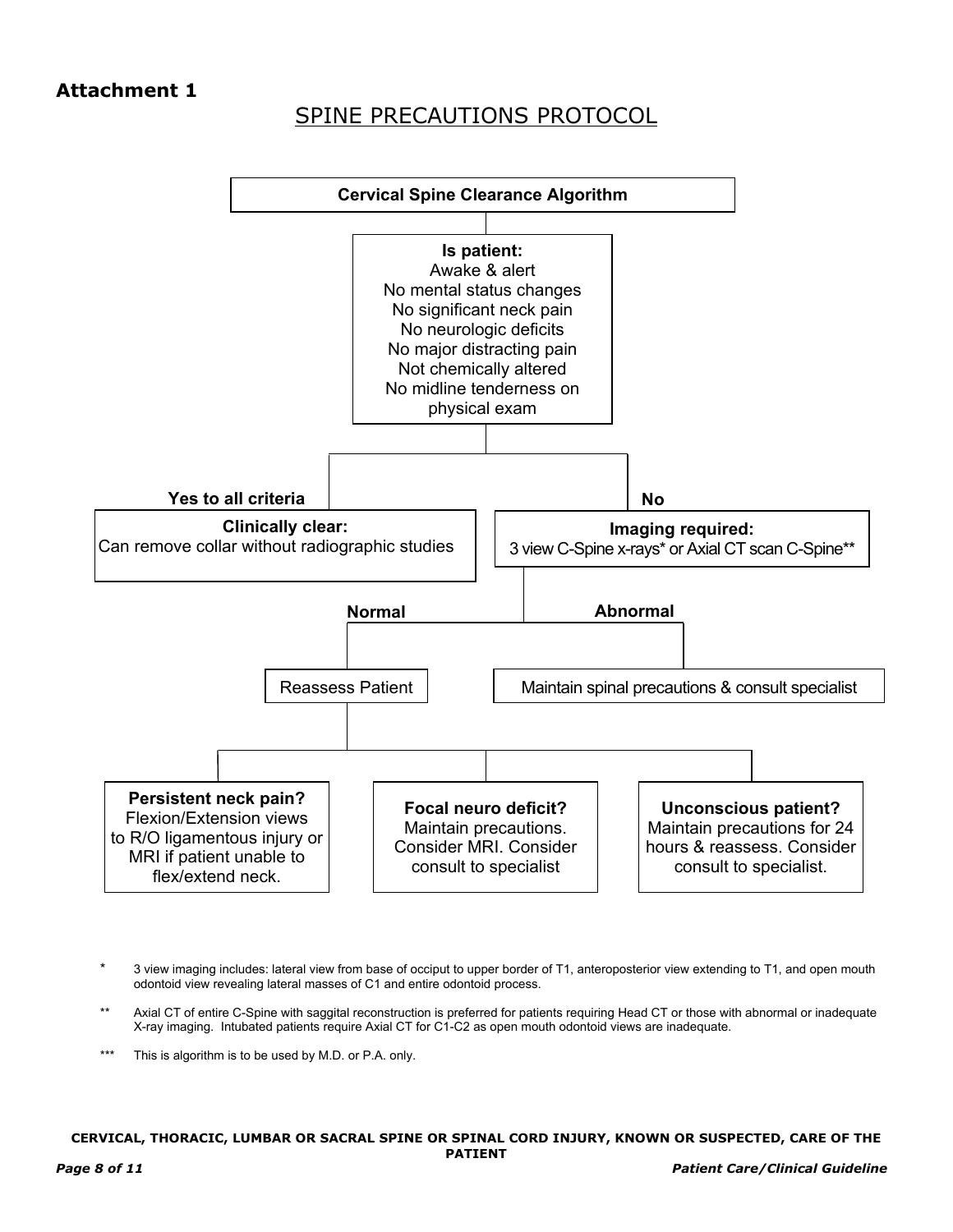### **Attachment 2** – **Algorithm Guideline for Pediatric Trauma Patient with Cervical Spine Injury**



**CERVICAL, THORACIC, LUMBAR OR SACRAL SPINE OR SPINAL CORD INJURY, KNOWN OR SUSPECTED, CARE OF THE PATIENT**

*Page 9 of 11 Patient Care/Clinical Guideline*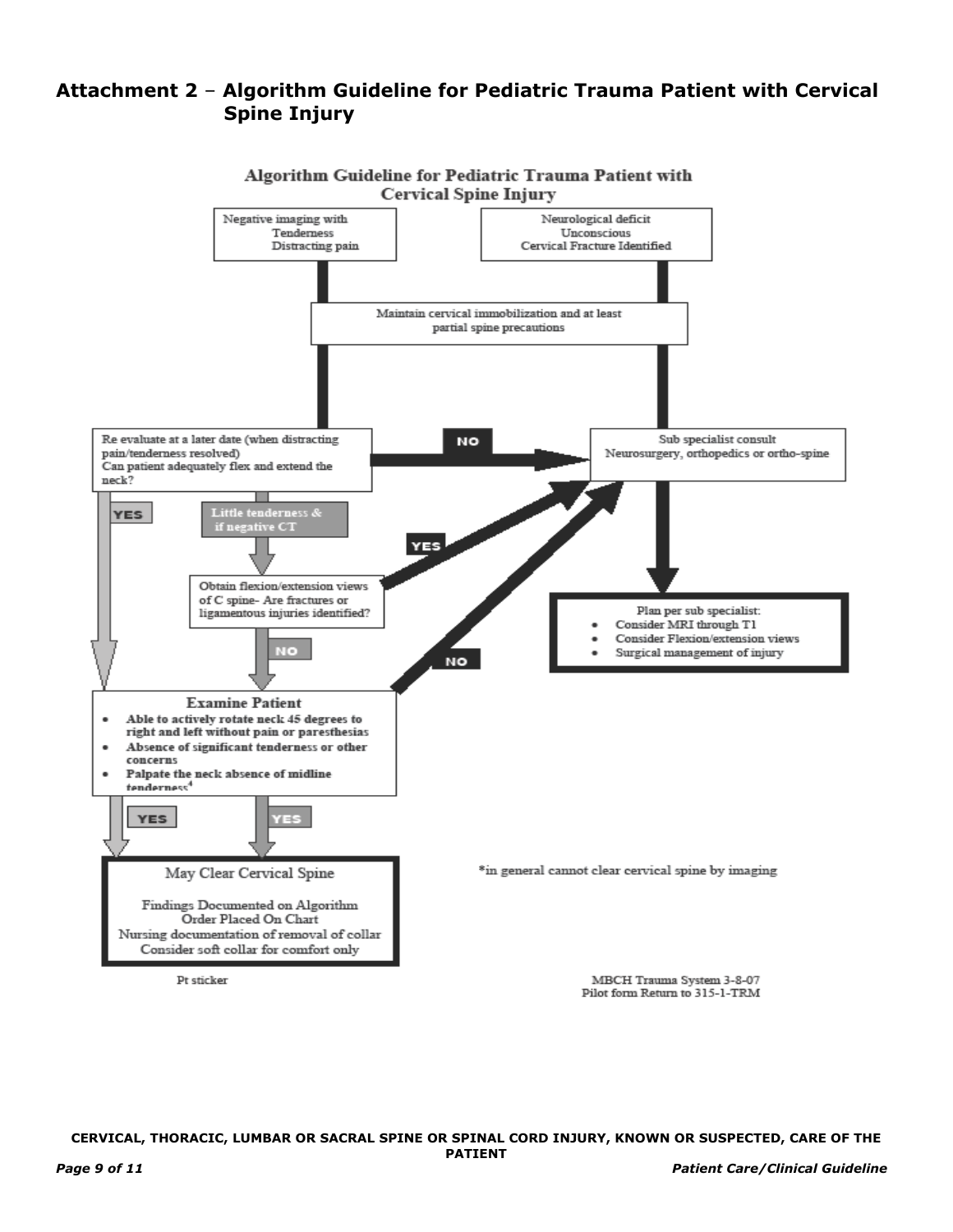

## **Attachment 3** – **Algorithm for Pediatric Trauma Patient with Possible Cervical Spine Injury**